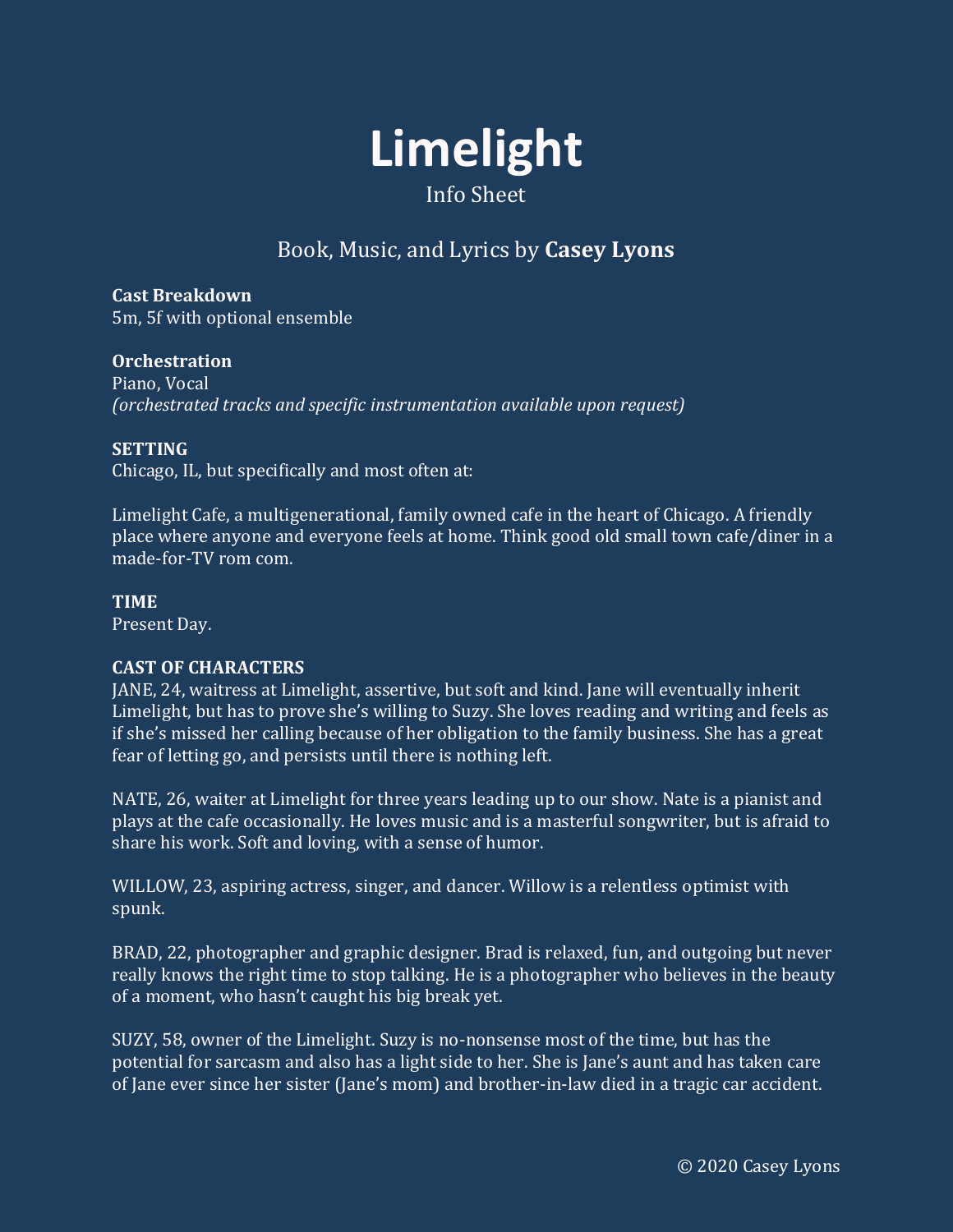Early on in the story, Suzy is diagnosed with terminal cancer, but doesn't want Jane to know. This adds to her slightly mysterious air and stress.

JOHNNY, 60, head cook at Limelight. Johnny is harsh and easily irritable, but later in the show his concealed, lighter side shows. Doubles as Don.

DON, 60, artistic director of the Lions Den Theatre, a theater near the Limelight. Dramatic and expressive. Don is always looking for the next big thing for his slowly fading theater company and sees promise in Nate. Doubles as Johnny.

ELLE, 20, waitress at Limelight. Elle is lovable and endearing, but always late for everything. Elle is just trying to find her way. Should have good comedic timing.

NATALIA, 23, Willow's best friend in college and current roommate. She knows Chicago like the back of her hand and comes to the Limelight regularly.

# **See next page for detailed synopsis…**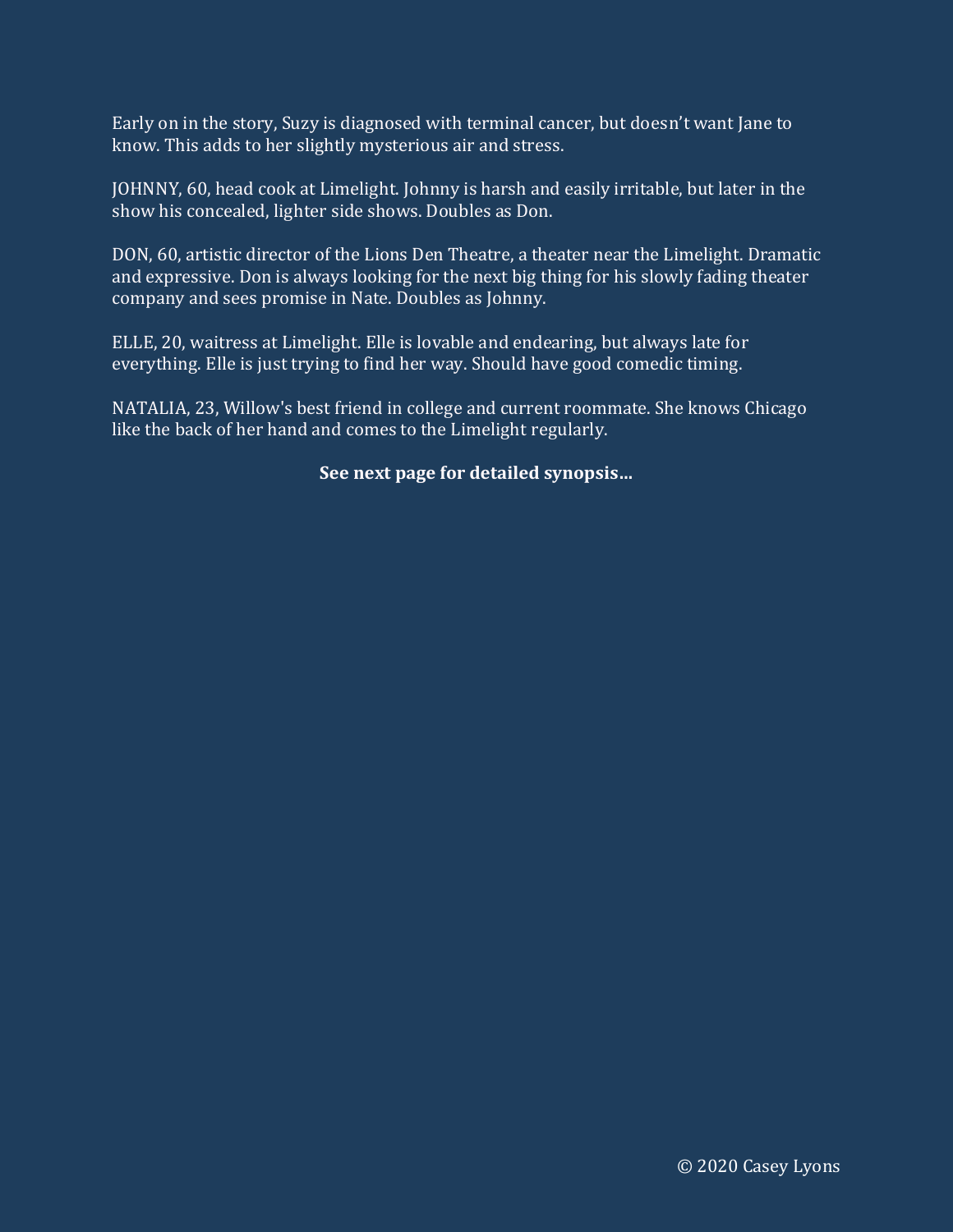## **ACT ONE**

*(Prologue)* We open on the rooftop of where some of our main characters live. Jane is writing the opening words to her novel when Nate interrupts her. They peacefully look out at the city before Nate reminds Jane that she has to get to work at the Limelight. Jane hurriedly leaves and starts to sing with the other characters about their daily struggles and big picture goals. *(Same as Always)*.

At the cafe, we meet Brad, Suzy and Johnny. Brad evades Suzy over some missing payments as he hurries to an important meeting. Willow enters with Natalia and we are introduced to her dreams of becoming an actress. At the cafe, Suzy, Johnny, Brad, Nate and Jane discuss the new commercial cafe that just opened up down the street. Jane is worried, as business has been slow to start with, but Suzy reassures her. Willow and Natalia enter the cafe. Willow is introduced to Suzy and within a few minutes, she has a job at the Limelight while she auditions for different shows. After everyone leaves to start their days, we hear Suzy on the phone with her doctor and start to get hints of something being amiss.

Later that night, Jane and Nate talk about the joys and trials of the day. This shows even further their interest and mutual respect for each other. Jane closes up, leaves, and Nate sits down at the piano to play and professes his unsaid love for Jane. *(Closing Time (You Are The Reason))* As he sings, Don passes the window and listens. Once Nate is done, he bursts in, to Nate's surprise and offers him the job of composing for his new show at a nearby theatre, The Lions Den. Nate is at first hesitant, but accepts this opportunity.

To prove her responsibility to Suzy, Jane gets to the cafe early the next morning. Brad and Willow's appointments are at the same building the next day and they talk. It becomes the first of a few awkward interactions for them. At the Limelight, Nate talks to a reluctant Jane about her writing and they make a deal to see each other's work when they're both ready. *(Same as Always (reprise))* Brad enters shortly after Willow starts her first day and they are *definitely* taken with each other. He is dejected from a bad interview. Willow sings to cheer him up. *(Glass Half Full)* When asked to see some of his pictures, Brad is protective and compelled to explain his love for photography. *(Capturing a Moment)*. After both Jane and Willow leave, Nate teases Brad for liking Willow and Brad says the same of Jane right back at him. They decide to ask their respective crushes in tandem. They both stutter and don't do too well, but Jane and Willow both accept, though Nate is pushed to the friend zone by Jane.

At Willow's apartment, Jane and Willow get ready and talk to Natalia. They proceed to go out, and end up enjoying themselves. *(Moment)* Nate walks Jane back to her apartment. Jane realizes her keys are at Limelight and as they walk in their separate directions, they echo each other's pleasant sentiments.

Back at Limelight, Suzy is up late paying bills. Jane notices and becomes afraid for their finances. This is only the start, however, as Jane also sees that Suzy has cancer. Suzy promises that things will get better. *(I Could Never Leave You)*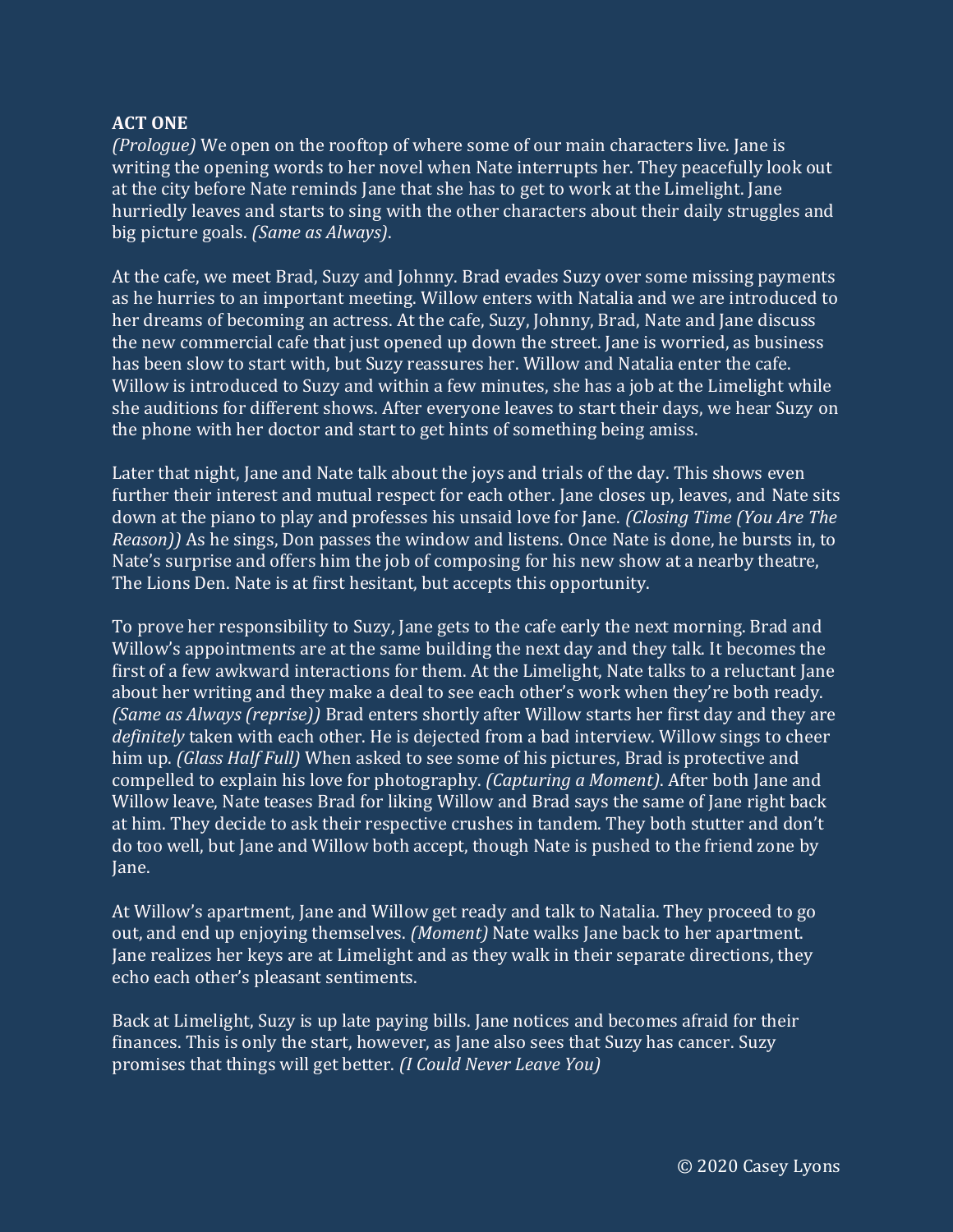The next weeks pass, seemingly slowly and quickly all at the same time. *(Weekday Sequence)* Suzy is issued a foreclosure notice and Jane reflects on her time at the cafe and tries to process what's happening*. (If These Walls Could Talk)* A curt Suzy lectures Johnny on their need for economic growth and becomes tired. A hopeful Jane comes in to talk to Suzy and finds her in very poor condition in the kitchen. She is taken by ambulance to the hospital.

Jane is greeted at the hospital by her Limelight friends who all try to support her. Jane says her final goodbye to Suzy, who succumbs to her cancer. *(I Could Never Leave You (Reprise)*

A few days later, they all sit at Limelight, sharing stories from people at the funeral. Once everyone leaves, Jane stands in the cafe and looks to it once more, feeling somewhat hopeless. On her contemplation, she starts to realize that she needs to save this place that has practically been her home for her entire life. She decides to keep going, in Suzy's memory. *(If These Walls Could Talk (Reprise I))*

## **ACT TWO**

*(Entr'acte)* Jane sifts through bills at Limelight, amid the complaints of her employees. Morale is very low, and Willow tries to lift it, but is abruptly stopped by Johnny, who really brings down the mood. *(Glass Half Full (Reprise)).* Everyone starts to argue and Brad intervenes by telling them his plan to save the cafe, which involves a new menu and new decor/graphic design. He also launches a social media page where he shares street photos from in and around Limelight. The page blows up and they decide to launch a fundraiser gallery. *(Rewind, Revamp, Repeat)* Jane notices her lost notebook, which has been in Nate's possession for the last few weeks. He asks her if he can use it in his new musical, but to no avail. Johnny is visited by a vision of Suzy and reminisces about his time with her. This is the first time we see him truly happy. *(What I Never Said)* Willow, Brad, and Nate ask Jane out for pizza and she reluctantly tags along. *(Closing Time (Reprise)*

Jane starts the next day with her beloved late mother's typewriter, on a roll with her new novel. The cafe is bustling with energy as the workers prepare for the Gallery, and Nate reveals one of his songs*. (The Limelight Waltz)* During the gallery opening, Brad gets a deal with an art gallery and Nate asks Willow to be the lead in his new musical, inspired by the Limelight and using Jane's poetry (which he was told not to use). Willow accepts and sees it as a sweet gesture, but has her doubts.

They don't raise enough money to save the cafe and Jane is persistent in her quest to save it, against what Johnny, the realist has to say. She is told to move on. She goes to the roof of the Limelight, her favorite spot in the city. Nate greets her and they sing about the view, though things turn to his love for Jane. *(The View From Here)*

Nate decides to go through with his new musical, as a fundraiser for the Limelight. Don agrees and they go into rehearsal. The Limelight is officially closed, to the deep disappointment of Jane*. (If These Walls Could Talk (Reprise II))*